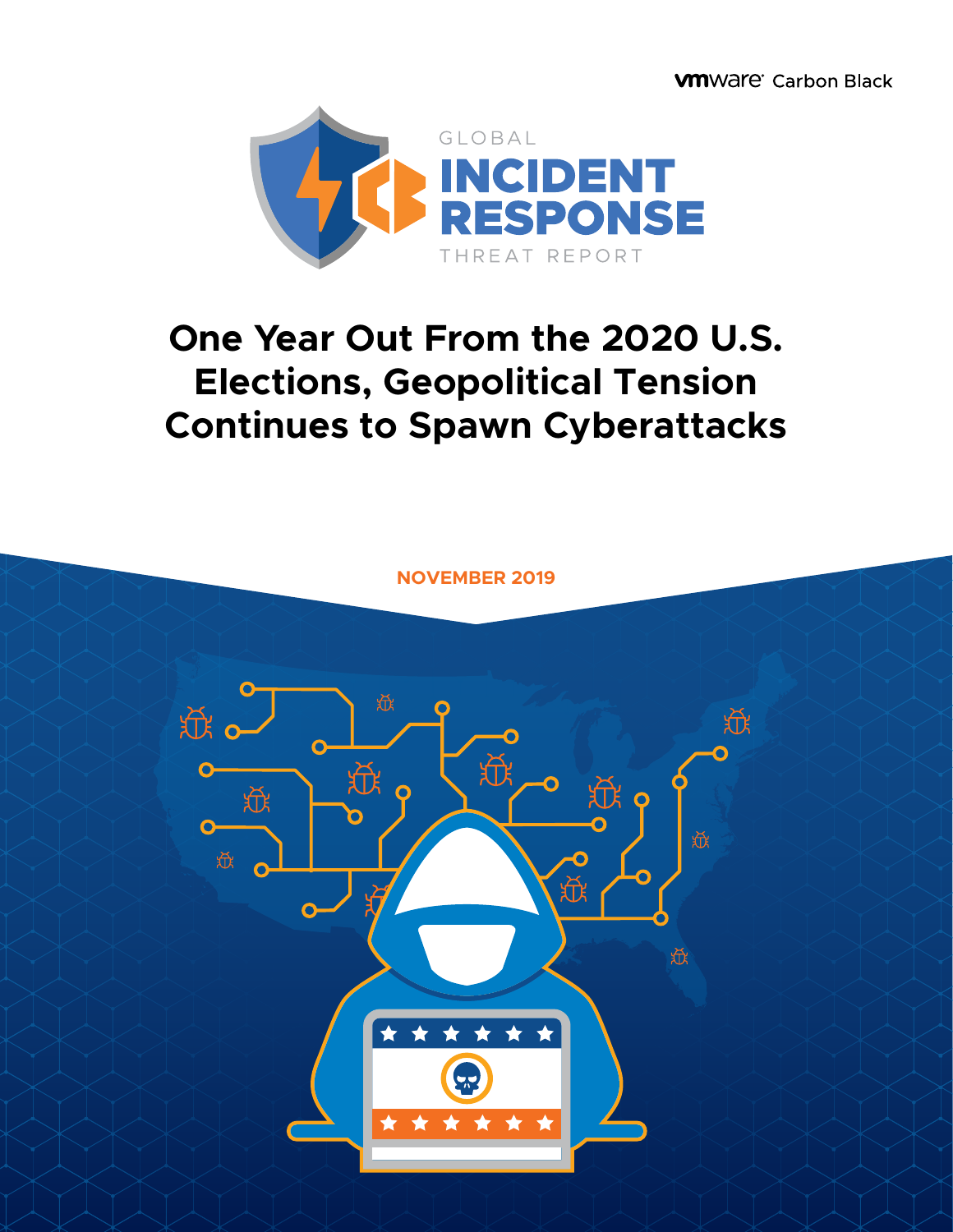### **Executive Summary**

Geopolitical tension is, once again, playing out in cyberspace.

According to VMware Carbon Black's latest Global Incident Response Threat Report (GIRTR), top incident response (IR) professionals around the world say ongoing geopolitical tensions involving China, Russia, North Korea and Iran are leading to cyberattacks.

"The axis of evil in cyberspace is alive and well," said Tom Kellermann, VMware Carbon Black's head cybersecurity strategist.

According to VMware Carbon Black's latest research, the majority of today's cyberattacks now include tactics such as lateral movement, island hopping and destructive attacks. Advanced hacking capabilities and services for sale on the dark web compound the issue, as does an unprecedented collaboration among nation-states. These

realities pose a tremendous risk to targets with decentralized systems protecting high-value assets, including money, intellectual property and state secrets.

Targets who fail to increase their defenses accordingly are paying an ever-steeper price, as the frequency of destructive attacks continues to climb, according to the research. Financial gain drove most attacks in 2019, the research found, but IR professionals said they are also concerned about these same tools being deployed to interfere with the U.S. elections in 2020.

This is the fourth edition of VMware Carbon Black's semiannual Global Incident Response Threat Report, tracking the latest attack trends seen by leading IR firms. The report aggregates qualitative and quantitative input from 30 VMware Carbon Black IR partners for the latest edition.



As cooperation among attackers increases, this report highlights the efforts of VMware Carbon Black and its IR partners to fight back as a global community with actionable intelligence and holistic strategies to mitigate the ongoing cyber insurgency online.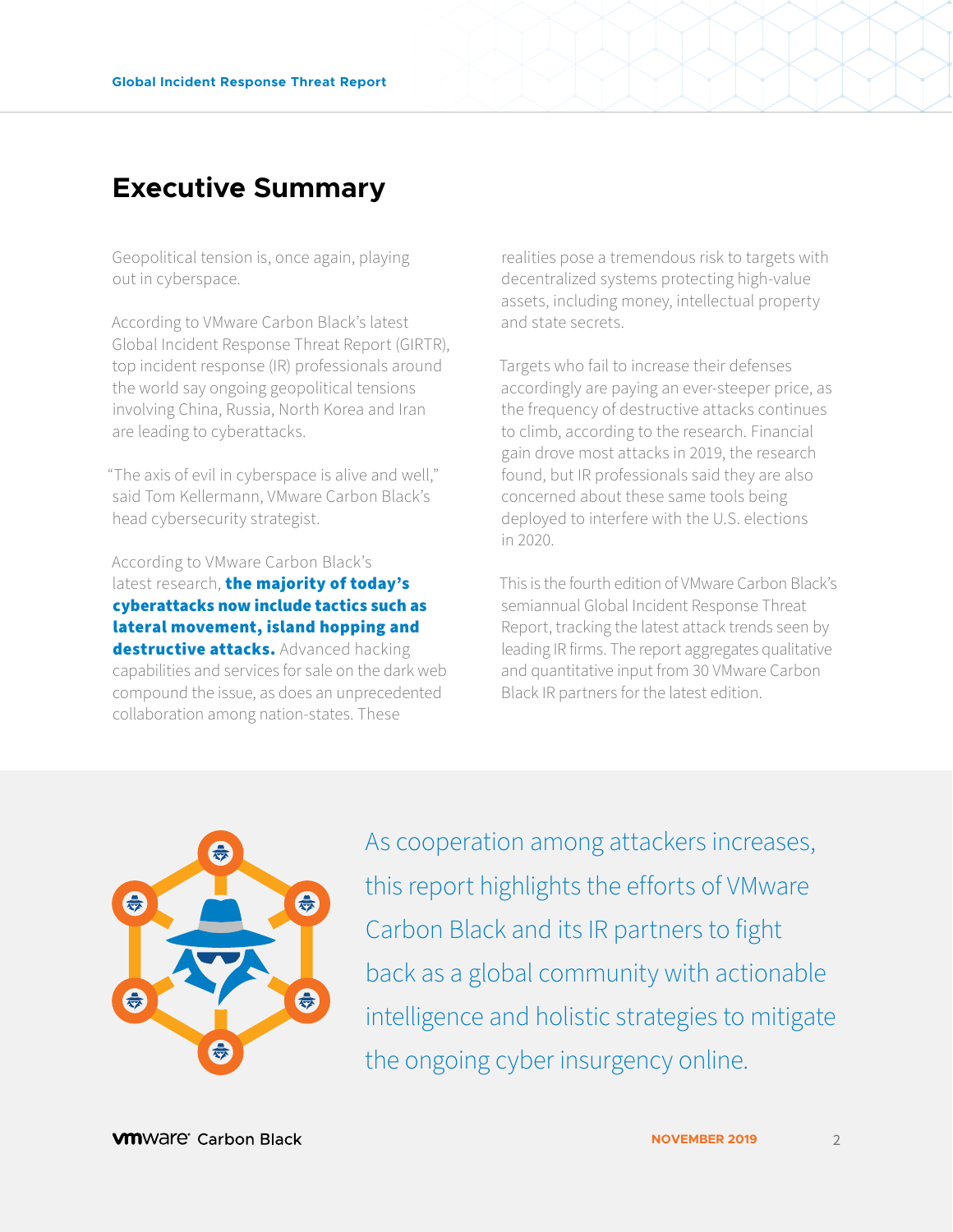## **Key Research Highlights:**

China and Russia are responsible for the lion's share of cyberattacks in 2019. **When asked which country accounted for the most attacks, IR professionals said Russia (29%) and then China (18%)**, followed by North America (11%) and North Korea (4%).

**2**

**3**

**4**

**5**

**6**

**1**

Financial gain was the primary motivation for 90% of attacks, **a sharp increase from 61% in the first half of 2019** and a shift from previous years, when intellectual property theft and stealing customer information topped the list.

IR pros said they experienced destructive/integrity attacks in about 41% of attacks, **a 10% increase on the past two quarters.** This is an ominous trend as cyberspace is becoming more punitive.

There has been a continued rise in attackers using island hopping **(41% of total attacks, up 5% since 01 of 2019)** and lateral movement (steady at 67% of attacks, well above 2018 averages).

Attackers are adapting. **Custom malware was used in 41% of attacks, up from 33% in Q1 of 2019.** The use of commodity malware has seen a slight decline, from 57% last quarter to 54%.

There's been a significant increase in use of outside threat intelligence feeds — **57% this quarter** compared to 14% last quarter.

**7**

#### Among respondents working in the U.S., **59% said risk around election process and**

**security has increased** to a significant extent since 2016. Within that same group, **65%** said they believe the 2020 U.S. elections will be influenced by an outside entity.

**8**

Voter databases from previous elections **are readily available from high-reputation vendors on the dark web for less than \$100.** In total, from a single listing, information on more than 81 million voters is currently available for sale.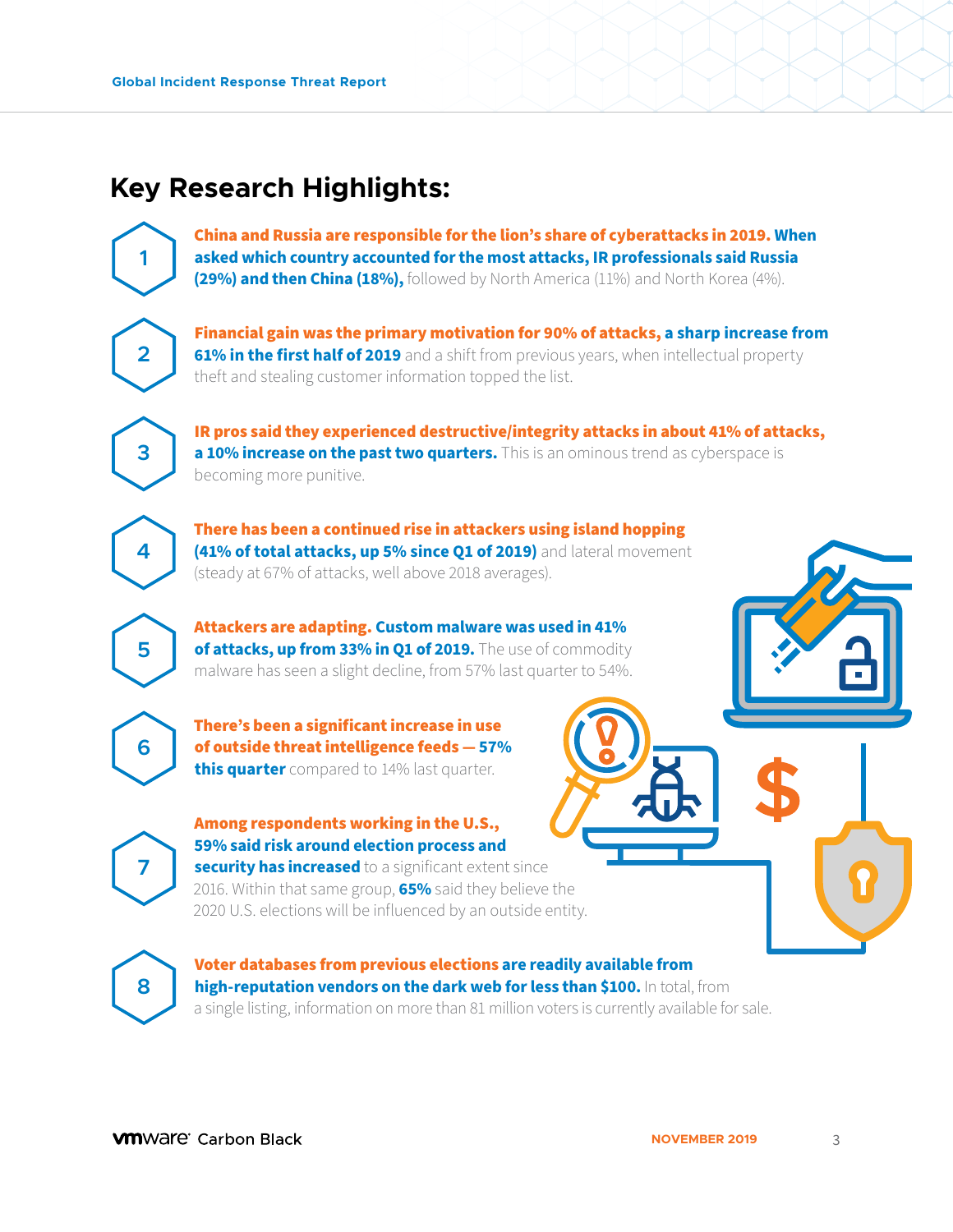# **One Year Away From the 2020 U.S. Elections**

Almost two-thirds of IR professionals believe the 2020 U.S. elections will be influenced by a cyberattack from an outside entity, according to our research. Russia is viewed as the most likely

source of such attacks, at 73%, followed by Iran at 13% and China at 7%. This underscores a point made by FBI Director Christopher Wray during a congressional hearing in October:

**65%**

### **65% OF IR PROFESSIONALS BELIEVE THE 2020 PRESIDENTIAL ELECTION WILL BE INFLUENCED BY A CYBERATTACK**

**VM**Ware<sup>®</sup> Carbon Black

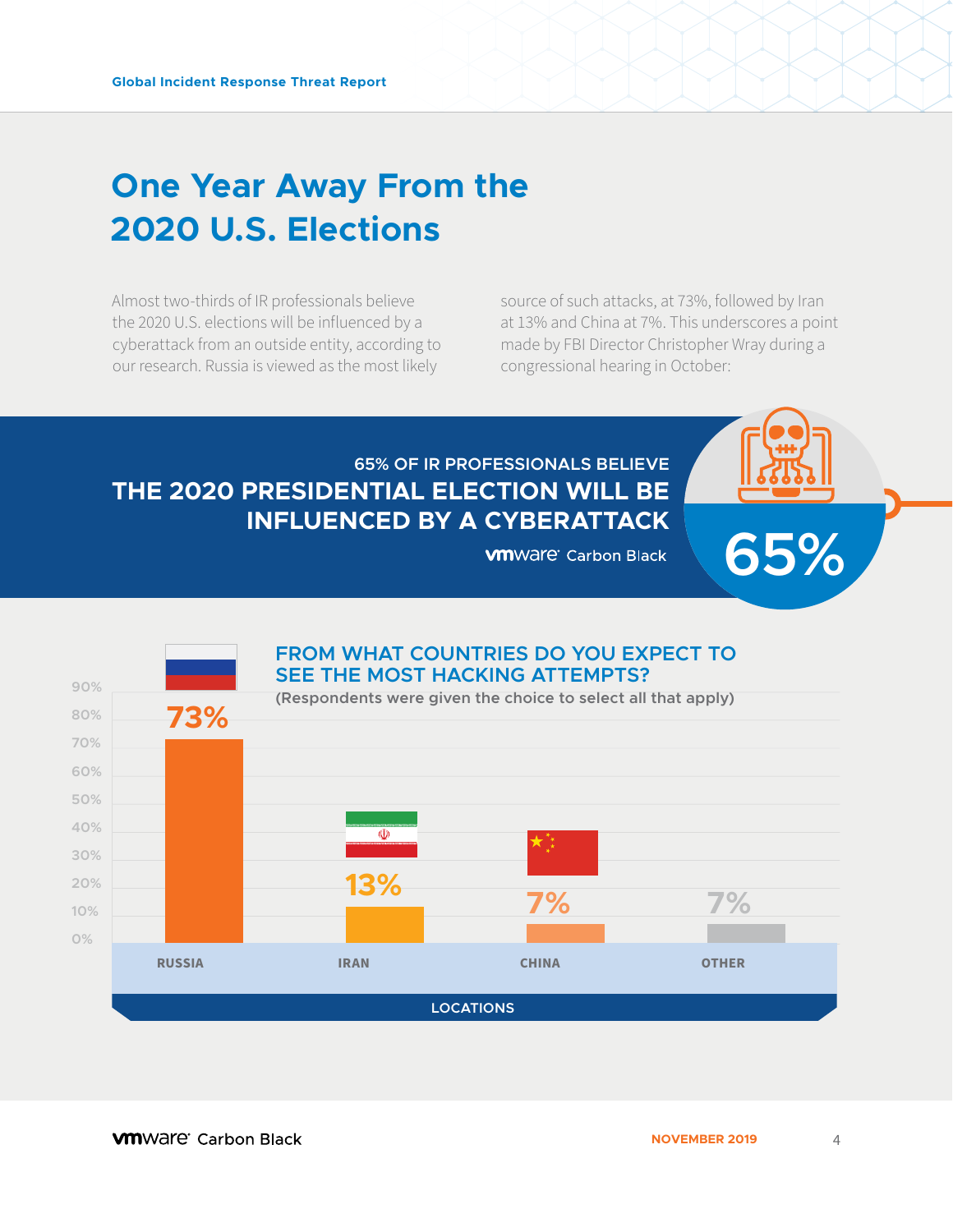#### **THERE ARE THREE WAYS ATTACKERS CAN UP THEIR GAME IN 2020**

#### "All of those countries in different ways are clearly interested in engaging in malign **foreign influence,"** Wray said of Iran, North Korea and China. As for Russia, he said, the U.S. expects that they "already have continued to up their game from what they did in 2016."

Echoing Wray's insights, 59% of IR professionals said risk about our election process and security has increased a significant extent since 2016. Almost 95% of respondents said they are most concerned about the spread of misinformation/ disinformation relating to the integrity of the 2020 elections. The threat isn't only emanating from countries that want to see the current administration reelected, as China and Russia have divergent geopolitical goals.

Voting machines, voter rolls and state election websites are perceived to be at risk of interference, according to our survey. It's worth remembering that Russia targeted election systems in all 50 states in 2016, though there is no evidence it changed vote tallies.

#### **VOTER ROLL MANIPULATION**

**1.**

**2.**

**3.**

Voter registration systems and databases are managed on a state-to-state basis and are often built on unsecure technology. Attackers may try to manipulate results in swing states or alter the integrity of voter records for a particular party, changing names or addresses to prevent people from voting.

#### **STATE WEBSITE DEFACEMENT**

Most states manage websites that show real-time results on Election Day, which then informs the local media coverage. These systems can be easily manipulated by attackers to show false values, creating confusion and distrust among the voting populace, potentially keeping some groups away from the polls.



#### **MEDIA ISLAND HOPPING**

Major media outlets, particularly those with a strong partisan stance, may be targeted and their social channels may be manipulated. This could take the form of sockpuppet accounts that spread disinformation, or data mining of these channels' followers for potential target lists.

**VM**Ware<sup>®</sup> Carbon Black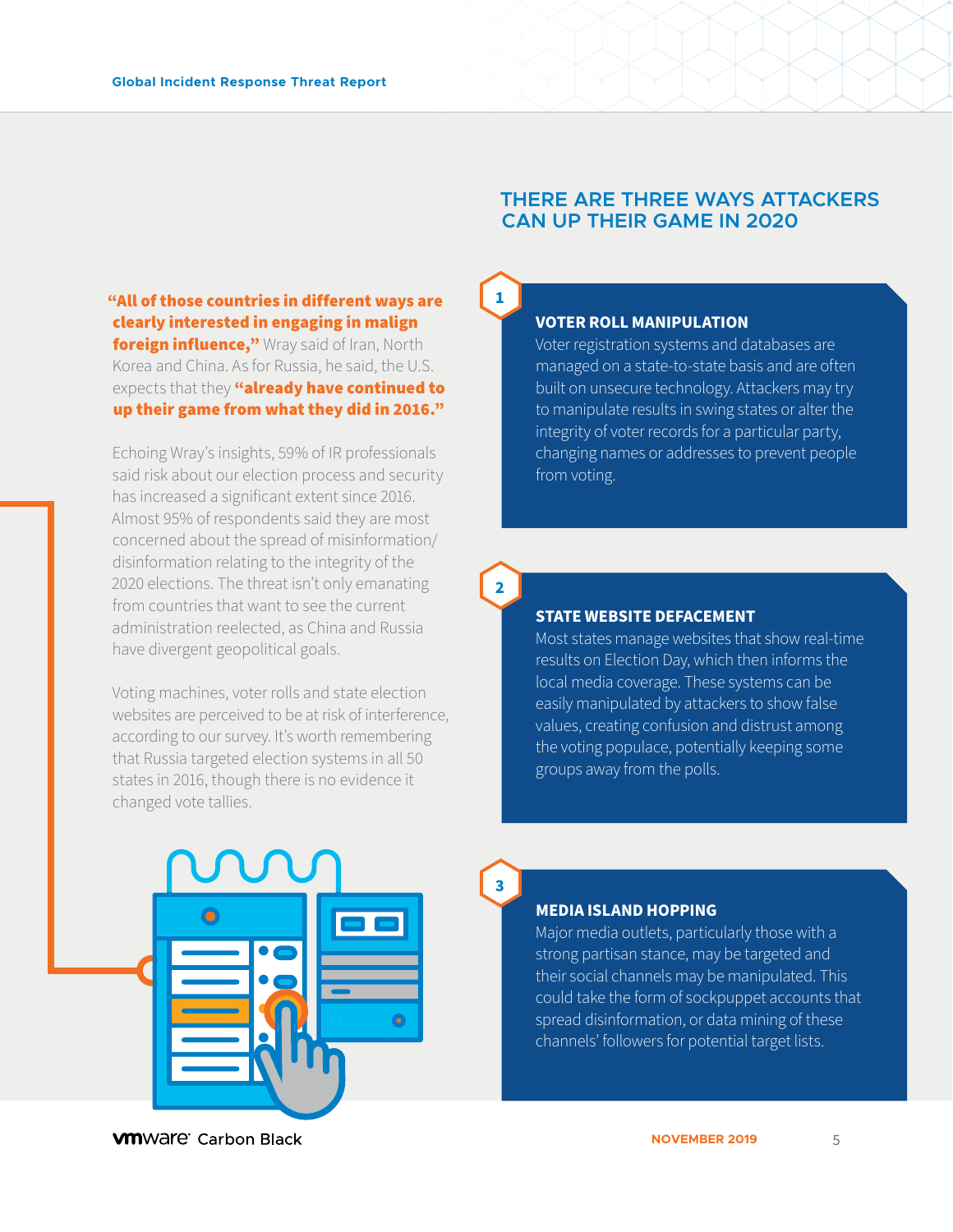#### **Global Incident Response Threat Report**



The tools to conduct these influence campaigns and attacks on election infrastructure are available in a thriving market on the dark web, VMware Carbon Black researchers have found.

**Voter Databases for Sale: Current listings for** state voter database dumps are currently available for sale on the dark web. One vendor even offers bundles that include combined voter databases from 27 states, rather than offering each state individually. One such bundle has been sold for roughly \$95 at least 47 times as of last October. This suggests that the raw data in each database dump — which might include names, addresses, birthdays, genders, phone numbers and citizenship information — continues to be useful in a variety of ways. In total, from a single listing, information on more than 81 million voters is available. For context, approximately 250 million people voted in the 2016 presidential election in the U.S.

|                                         | Member Type : Seller              |
|-----------------------------------------|-----------------------------------|
| Seller Level 0 (47)                     | Origin Country : World Wide       |
| Trust Level 1 (OK)                      | Ship To: World Wide               |
| Verified Seller : <b>(2)</b> / Trusted  | Payment : Escrow                  |
| Seller: A<br>Positive Feedback: (100%)  | Product class : Digital Goods     |
| Member since: May 22, 2019              | Quantity: (1 Auto Dispatch Items) |
| Last Login: Oct 16, 2019                | <b>Unlimited Available</b>        |
| <b>Sales: 47</b>                        |                                   |
| Orders: 0                               |                                   |
| Disputes: 0                             |                                   |
| Sale Price : 90.60 EUR / 0.01227377 BTC |                                   |
| Sale Price : 90.60 EUR / 1.84075847 XMR |                                   |
| Sale Price : 90.60 EUR / 1.81733915 LTC |                                   |
| Sale Price : 90.60 EUR / 0.44806417 BCH |                                   |

#### **VOTER DATABASES FOR SALE**

| <b>STATE</b>          | <b>NUMBER OF VOTER</b>  |
|-----------------------|-------------------------|
|                       | <b>RECORDS FOR SALE</b> |
| <b>Alabama</b>        | 132,788 voters          |
| <b>Alaska</b>         | 487,415 voters          |
| <b>Arkansas</b>       | 1,700,000 voters        |
| Colorado              | 3,500,000 voters        |
| <b>Connecticut</b>    | 2,300,000 voters        |
| <b>Delaware</b>       | 645,327 voters          |
| <b>Florida</b>        | 12,500,000 voters       |
| Georgia               | 6,600,600 voters        |
| <b>Michigan</b>       | 7,400,000 voters        |
| <b>Nevada</b>         | 1,160,000 voters        |
| <b>New Jersey</b>     | 5,500,500 voters        |
| <b>New York</b>       | 15,000,000 voters       |
| <b>North Carolina</b> | 7,400,000 voters        |
| Ohio                  | 7,900,000 voters        |
| <b>Oklahoma</b>       | 2,158,410 voters        |
| Pennsylvania          | 620,201 voters          |
| <b>Rhode Island</b>   | 740,049 voters          |
| Texas                 | 657,695 voters          |
| <b>Utah</b>           | 731,639 voters          |
| Washington            | 4,400,000 voters        |
| <b>TOTAL</b>          | 81,534,624 VOTERS       |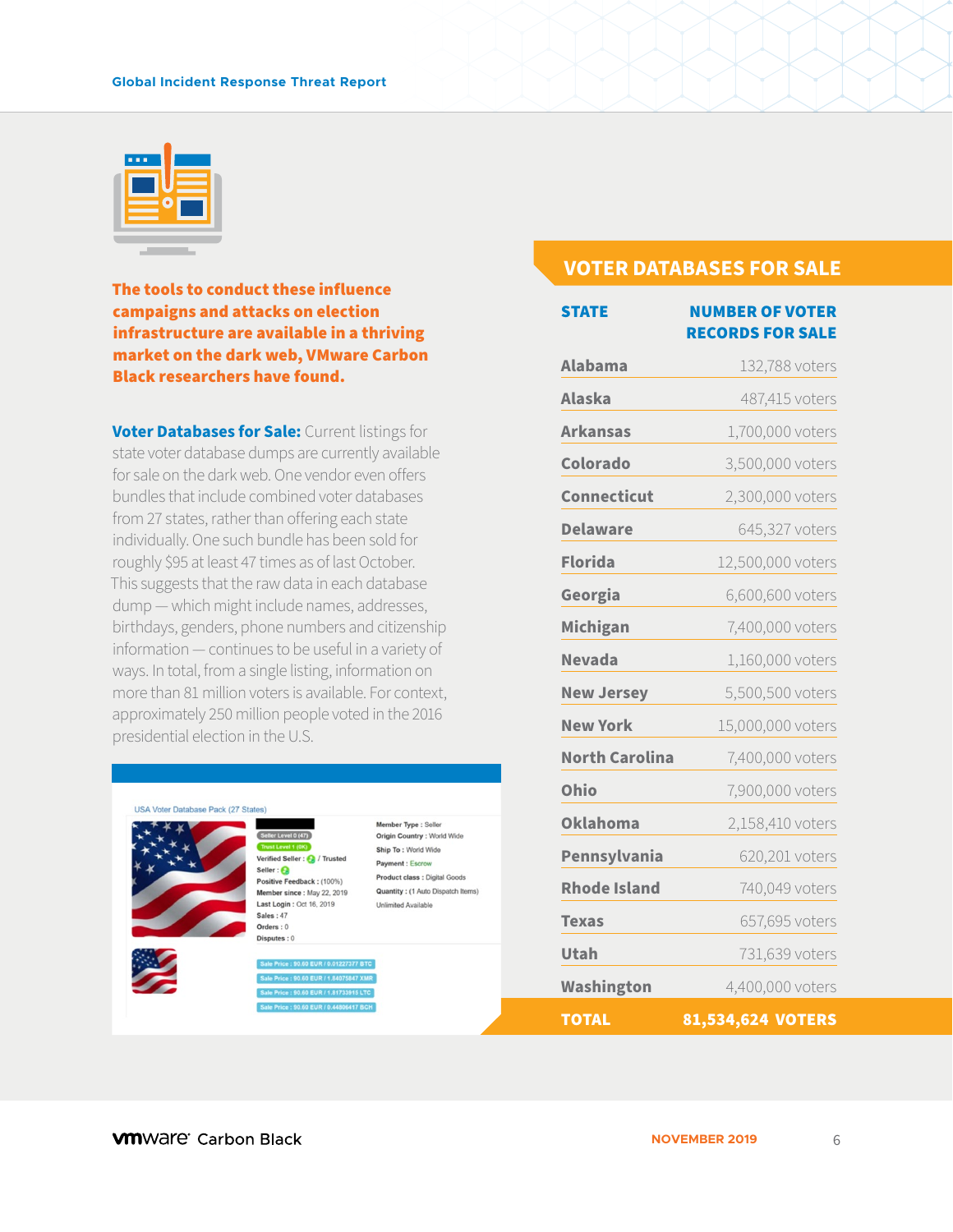**Social Media Influence:** Dark web marketplaces continue to show listings for bots to hack social media sites, but there are fewer listings available than in previous iterations of this research — likely the result of additional security measures introduced by social media companies. Bots are currently available for about \$12 to create large numbers of followers or accounts across multiple platforms at the same time, improving the likelihood that content begins to go viral.



**Negative SEO Attacks:** Attackers continue to offer their services to customers for between \$200 and \$500 or more, usually for specific jobs such as hacking a social media account or web servers or performing DDoS attacks. One new approach is the negative SEO (search engine optimization) attack, which usually costs about \$150 and attempts to manipulate search engines to return results that could be damaging to a candidate.



| <b>NEGATIVE</b><br>SEO                                                                                   | Seller Level 0 (0)<br>Trust Level 0 (OK)<br>Verified Seller: @ / Trusted<br>Seller: e<br>Positive Feedback: (0%)<br>Member since: Oct 13, 2019<br>Last Login: Oct 18, 2019<br>Sales: 0<br>Orders: 0<br>Disputes: 0 | Member Type : Seller<br>Origin Country : World Wide<br>Ship To: World Wide<br>Payment: Escrow<br>Product class : Digital Goods<br>Quantity : Unlimited Available                                                                   |
|----------------------------------------------------------------------------------------------------------|--------------------------------------------------------------------------------------------------------------------------------------------------------------------------------------------------------------------|------------------------------------------------------------------------------------------------------------------------------------------------------------------------------------------------------------------------------------|
| <b>NEGATIVE</b><br>seo                                                                                   | Sale Price : 134.14 EUR / 0.01862447 BTC<br>Sale Price : 134.14 EUR / 2.74977085 XMR<br>Sale Price : 134.14 EUR / 2.79017857 LTC                                                                                   |                                                                                                                                                                                                                                    |
| WHAT WILL I DO?<br>detected. The links are sent from shady sources.                                      |                                                                                                                                                                                                                    | I will send thousands of trash unnatural backlinks to your competitor that<br>will result in a heavy drop in Google results when unnatural link growth is                                                                          |
| issues of attack. Eventually, maybe your competitor have to close<br>difficulty to recover Google ranks. |                                                                                                                                                                                                                    | Recover a negative SEO attack is extremely hard and require lot of effort<br>in creating new natural links and contents. It will take months to fix the<br>everything because of all technical implications of this attack and the |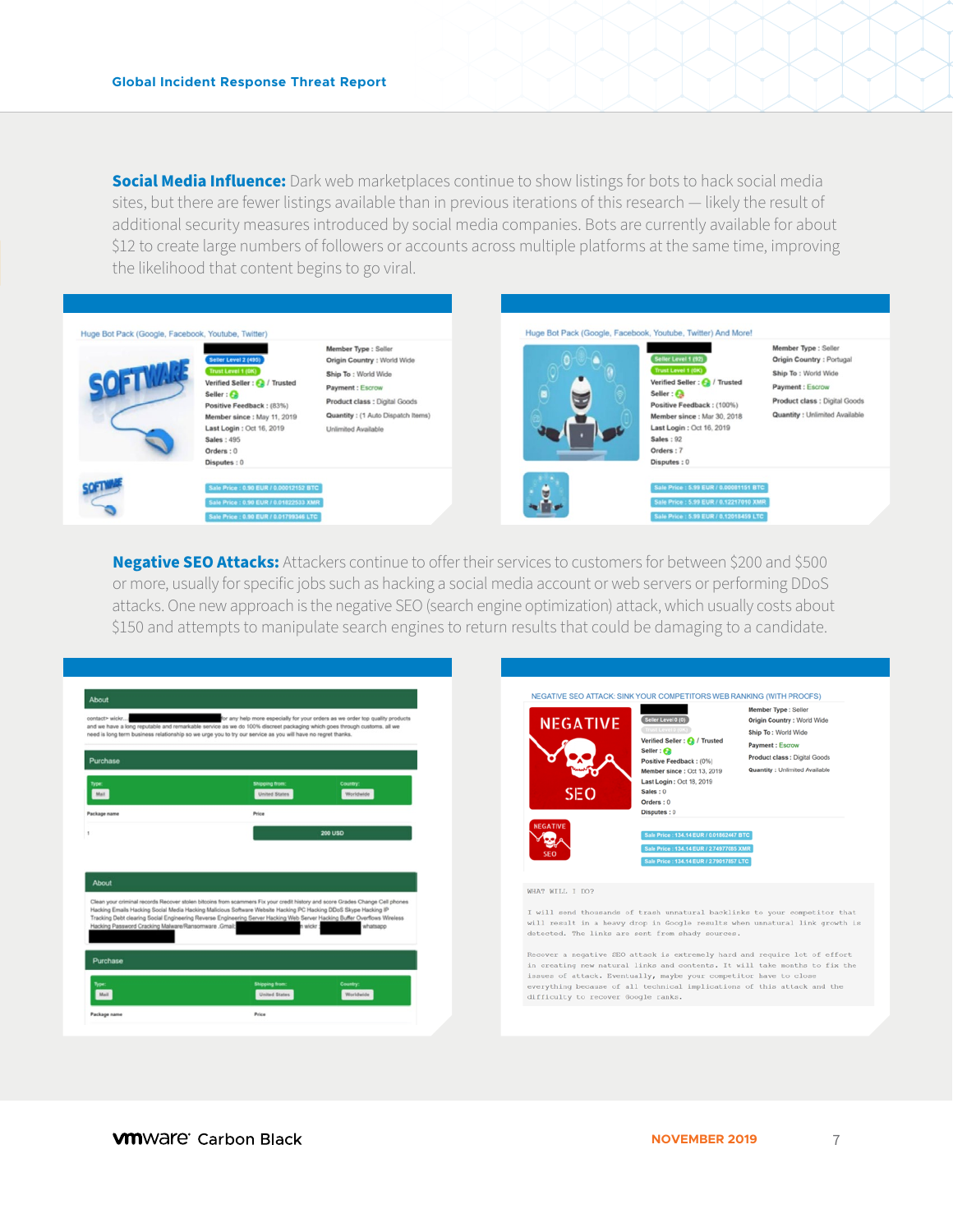### **Best Practices for Protecting Critical Infrastructure Enterprises**



### **1 Baselining Vulnerabilities:**<br>
It is critical to get a baseline for where vulnerabilities lie, which can be done through a baseline "red team" or "purple team" audit and/ or cyber hunt exercise. Penetration tests and general audits are also recommended.



**5 Big Data:** Visibility is key<br>when you're under attack, and leveraging data and analytics is crucial to creating a window into what's happening, or what happened.



#### **2 Multi-Factor Authentication: MFA** with just-in-time administration should be deployed to web servers holding key data. Websites accessible to the general public should be continuously

reviewed for accuracy.



**6 Integration:** Integrating<br>
critical security systems across your network (endpoints, firewalls, SIEMs, etc.) can allow automation that alleviates staffing and resource burdens.



**7 Threat Hunting:** Standing up threat hunting teams puts your organization in an active position, rather than reactive, and provides insight that goes well beyond simply responding to alerts.



**8 Collaboration:** Staying up<br>to date on the latest attack methodologies, as well as attack vehicles — by sharing data and intelligence with a trusted user community — is a critical component to a strong security posture.



**3 Application Control:** Deploying application control helps protect critical servers by ensuring servers do not unnecessarily access the internet and blocking all unauthorized files or memory modifications.



**4 Micro-Segmentation:** Flat<br>
networks are more susceptible<br>
te booking methods like lateral to hacking methods like lateral movement. Micro-segmentation divides the data center into distinct security segments, which are then assigned unique controls and services.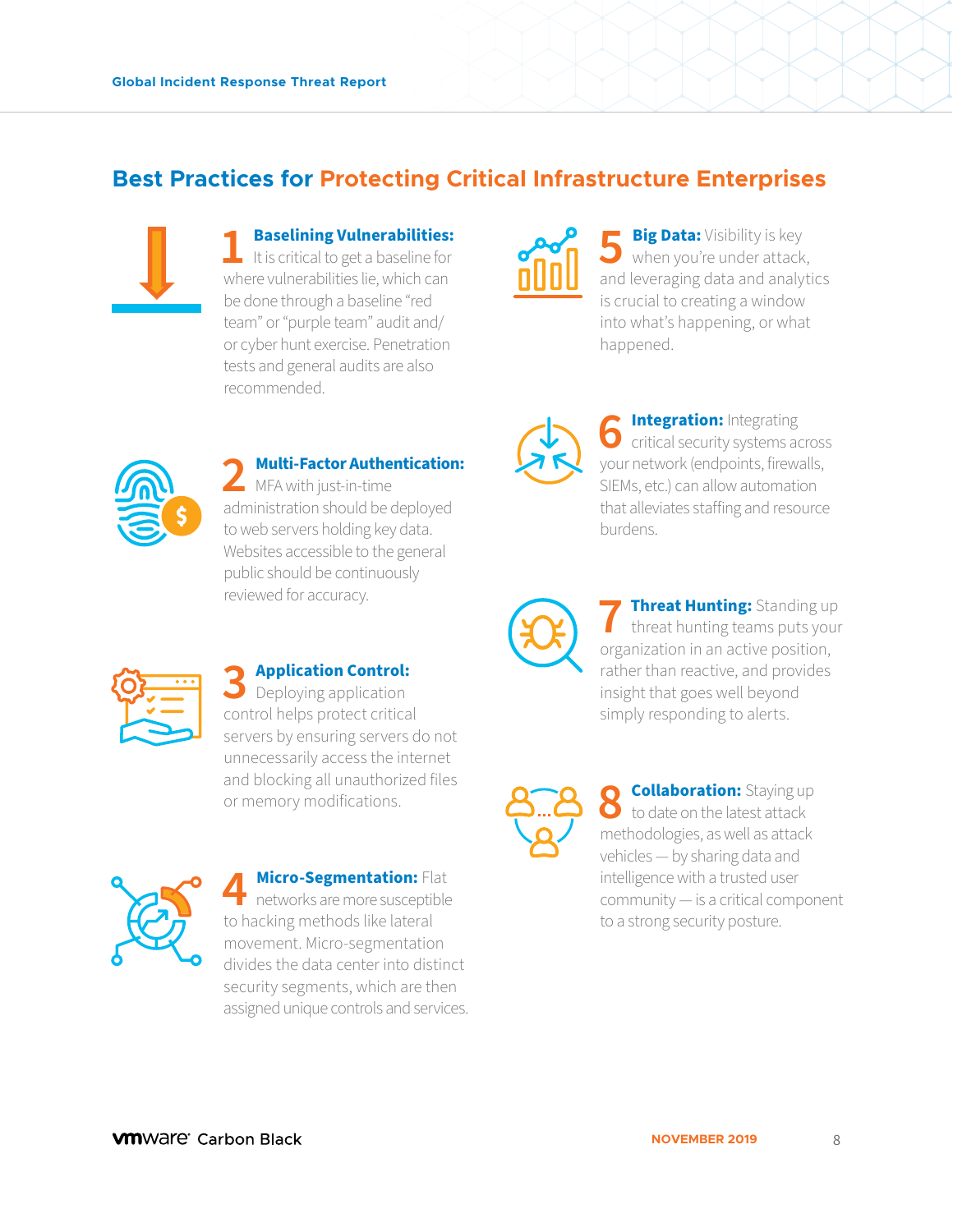## **Cyberattack Evolution**

We're in the age of the modern bank heist. Our latest survey of IR firms supports VMware Carbon Black research showing that the financial sector is increasingly under threat from attackers using tools and methods that easily skirt traditional defenses and often avoid detection for weeks or months once they're in.

More than three-quarters of respondents said the financial industry is most often targeted by attacks, followed by healthcare, government and education.

#### **WHAT VERTICALS ARE YOU SEEING TARGETED BY CYBERATTACKS?**

**(Percentages added may exceed 100 since participants could select more than one answer for this question)**



This mirrored the findings in VMware Carbon Black's Modern Bank Heists report in March, which found that 67% of surveyed financial institutions reported an increase in cyberattacks in the previous 12 months. Additionally, 79% of surveyed financial institutions said cybercriminals have become more sophisticated.

The use of more sophisticated and destructive methods during attacks has only increased in the months since. Two of the major new developments that cybersecurity firms have seen in 2019 are increases in custom malware and process hollowing.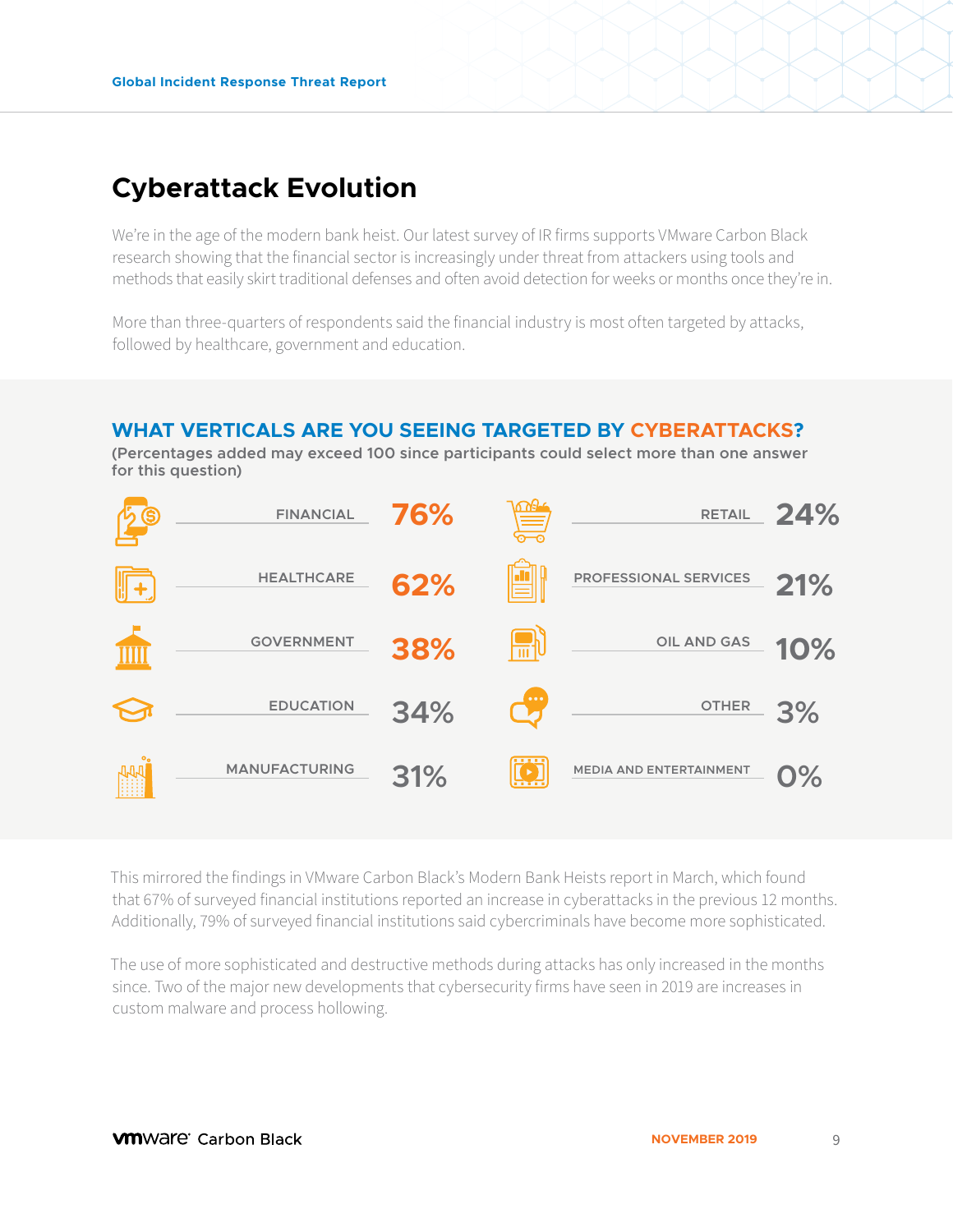**41%**

"It really highlights the arms bazaar of the dark web and speaks to the fact that there is a true economy of scale, that there's professional services being offered — much like consulting firms — to develop custom malware," said Kellermann.



### **CUSTOM MALWARE WAS USED IN 41% OF ATTACKS, UP FROM 33% IN Q1 OF 2019.**

**Definition:** Custom malware is coded with a specific purpose in mind, a sign of more sophisticated and well-financed attacks, as opposed to commodity malware, which is widely available for purchase or for free on the dark web.



### **PROCESS HOLLOWING HELPED FACILITATE LATERAL MOVEMENT FOR ATTACKERS 64% OF THE TIME, UP 8% ON LAST QUARTER AND 26% ON Q4 2018.**

**Definition:** Process hollowing tricks operating systems and monitoring tools into thinking a legitimate process is running, when in fact the process's memory has been hollowed out and replaced by a second, malicious program.



Greg Foss, senior threat researcher at VMware Carbon Black, said protecting against process hollowing requires endpoint detection and response tools. "It gives you that visibility into the parent process, the child process and what kicked off that whole chain of events."

**64%**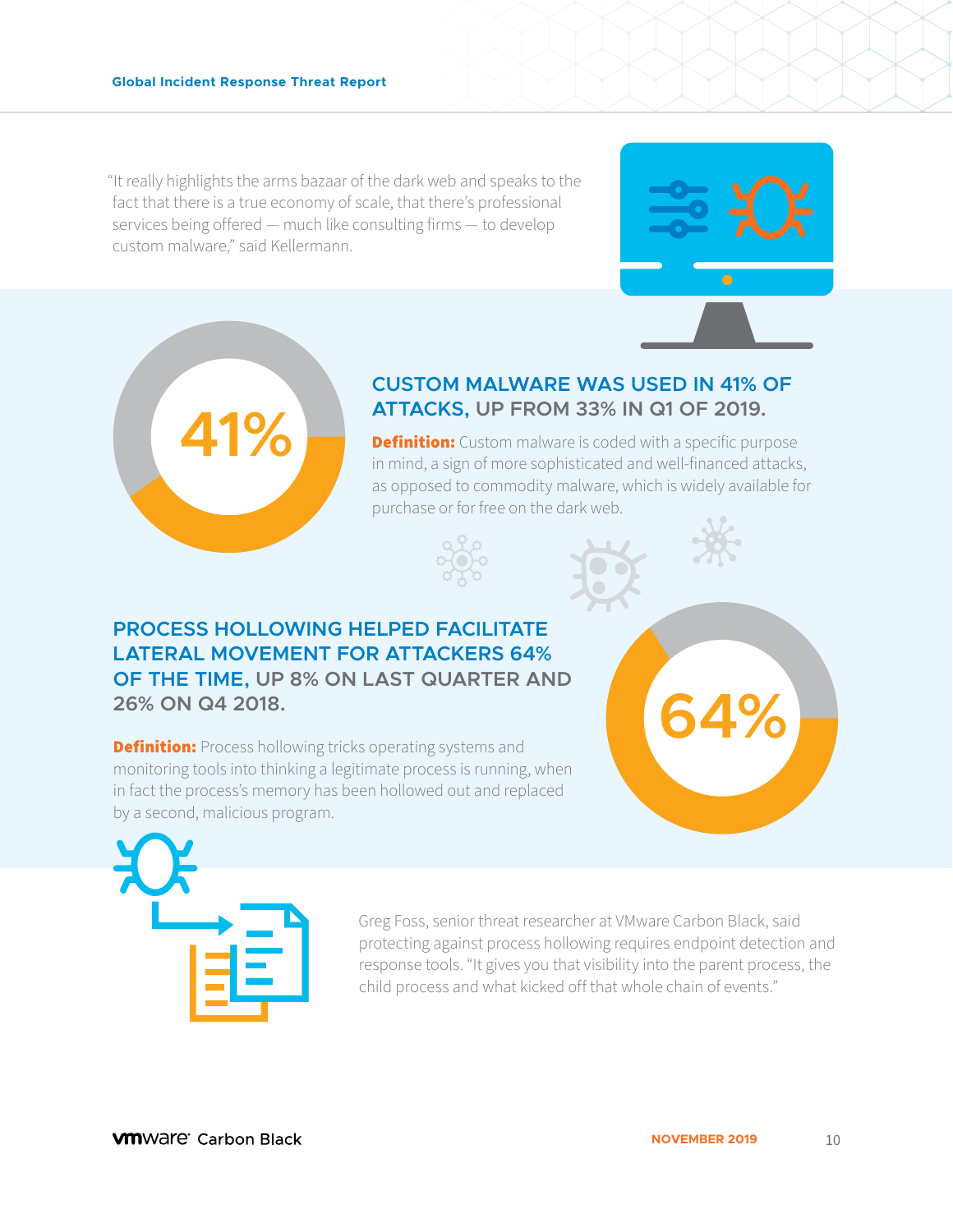# **Island Hopping**

Cybercriminals are expanding their use of island hopping to creep into systems at their most vulnerable points, then hopping to highersecurity parts of the network.

More than forty percent of attacks targeted victims through island hopping, up 5% from Q1 2019 and continuing a trend we've been seeing for the past two years.

VMware Carbon Black research has also found that attackers are selling island hopping access to compromised systems — often without the target realizing they are exposed.

The creation of an island hopping marketplace is a game-changer, providing attackers with increased incentives to infiltrate systems and a greater ability to embarrass brands, and giving relative amateurs an easy path to inflict serious damage.

"For executives, the worst-case scenario is no longer the theft of data; it is island hopping, as your brand will be used to attack your customers," said Kellerman. "This is the dark side of digital transformation."

The frequent targeting of educational and government entities illustrates the appeal of decentralized systems that control large amounts of money or information. Thirty-eight percent of IR firms said government was most often targeted by island hopping attacks, compared to 34% for education.



These entities are targeted because they are less likely than corporations to have advanced security controls and 24/7 staffing. Yet they control assets with tremendous value. At research institutions, for example, attacker groups can gain access to research funded by the Department of Defense or National Science Board. In local government, EMS systems, prisons, courts, airports and election systems are all vulnerable to attack.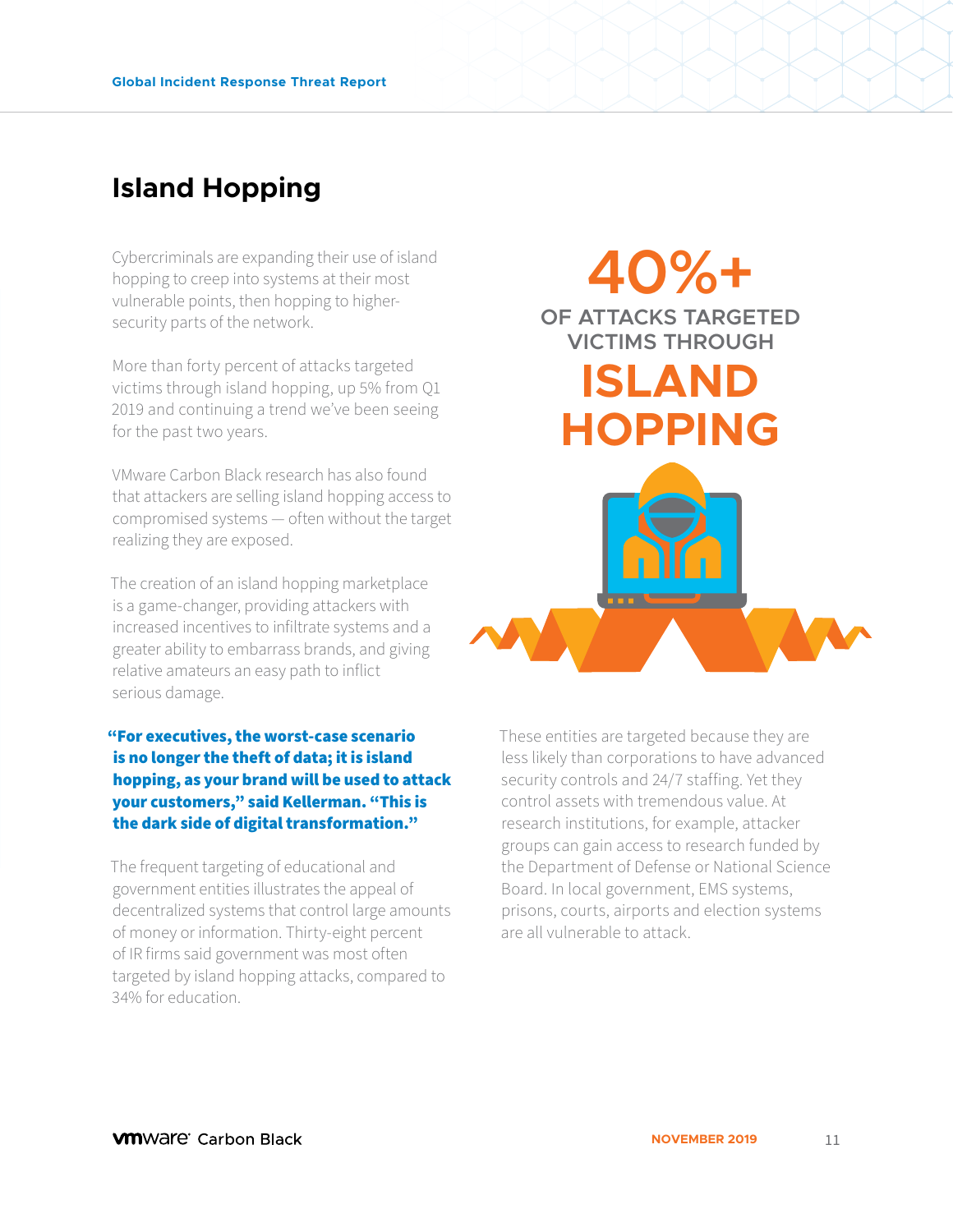### **C2 on a Sleep Cycle**

Once attackers enter systems, they are getting better at remaining there without detections preferring home invasions to the burglaries of the past. A common mistake by victims is to believe that eliminating malware eliminates the footprint of an attacker.

In our IR survey, 43% of victims saw instances of secondary C2 used on a sleep cycle, up 4% from the previous quarter. This allows malicious actors to evade detection by varying their presence, showing up in different places throughout the network at different times and getting out before

their access channels can be identified and cut off.

#### **WAYS SECONDARY C2 IS BEING DEPLOYED ON A SLEEP CYCLE**

When initial C2 is cut off, attackers often deploy a secondary C2 that will jump into action, maintaining their access to the network. Understanding how attackers deploy secondary C2 on a sleep cycle is crucial to stopping it, or at least limiting the damage. Foss explains how these tactics are often being deployed and what firms should be watching for.

**1 Setting up payloads to beacon out at extended intervals** — such as once an hour, or even once a day — helps attackers remain undetected. Though the traffic from beaconing can be hard to catch, keeping a close eye on the type of data leaving your network — or identifying recurring intervals and packet sizes — can counter the attacks.

2 **Attackers don't conform to normal**<br> **2 business hours,** especially when their day begins as U.S. offices are closing up. For smaller firms without 24/7 security experts or systems monitoring, this means high nighttime vulnerability to C2 and a delayed response when activity occurs outside business hours.

 $\bullet$ 

**3 Larger botnets can deploy multiple C2 callbacks** for different purposes, simultaneously conducting denial of service attacks and data harvesting on the same environment, for example. By spreading out and splitting up their attacks between bots, the traffic looks less suspicious to network monitors.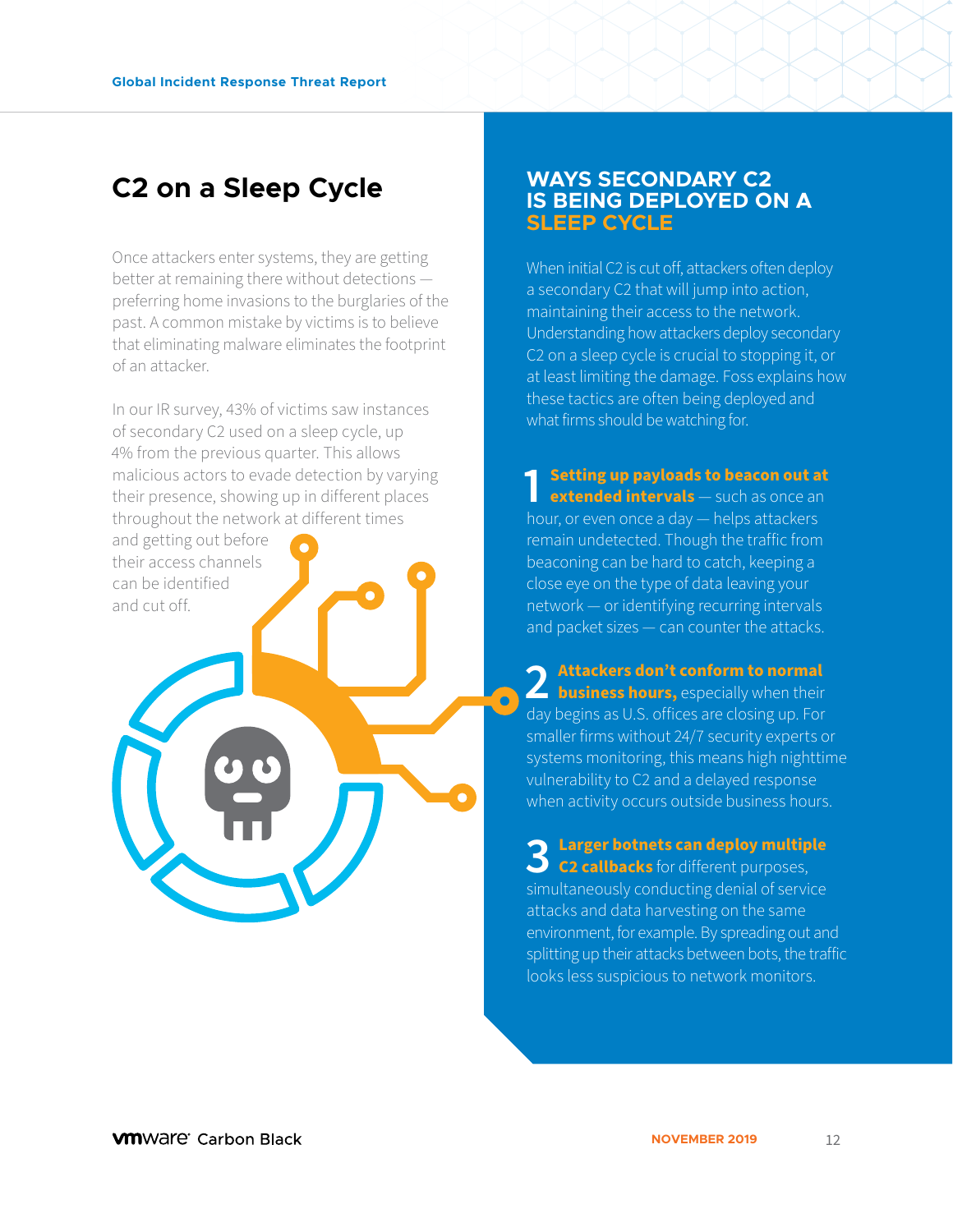### **Countering via Destructive Attacks**

An increase in destructive attacks has seen a parallel decrease in observed incidents of counter-response during attacks, and it's not a coincidence.

The frequency of destructive attacks jumped from 31% in Q1 of 2019 to 41% in Q2. For firms not using endpoint security systems, this makes it nearly impossible to get data on what happened, even with the help of IR experts.



Destructive threats explain why **41% of firms** said visibility was the top barrier to effective incident response. And it points to one of the more surprising trends this quarter: Only 23% of victims saw instances of counterincident response, down from 56% in Q1.

In some ways, destruction is the ultimate in counter-incident response: As a victim calls the police during a home invasion, the attacker decides to burn the house down. Once the house is burnt down, detectives aren't likely to figure out how the thieves broke in or what was stolen, thus erasing the evidence.

It may also be that attackers are getting better at covert counter-incident response. Either way, these trends highlight the importance of using integrated security controls that capture unfiltered endpoint data, so that when an attack does occur, the evidence is safe from the fire.

## **Driving Down Dwell Time**

As threat actors become better at evading detection, targets need to turn the tables. It's not enough to kick attackers out of your system. You need to hunt them down and keep them out.

With a continued rise in lateral movement — a method that was used in 67% of attacks victims also need to focus on dwell time as an indicator of reducing damage and destruction risk, and return on investment for security tools.

The opposite is true for attackers. The longer they stay in, the more value they can extract, and they are becoming adept at opening as many backdoors as possible to maintain access, whether that's done using PowerShell, WMI or process hollowing.

"It really highlights the second stage of maintaining and manipulating your footprint in a system," said Kellermann. "It's all about the second phase now."

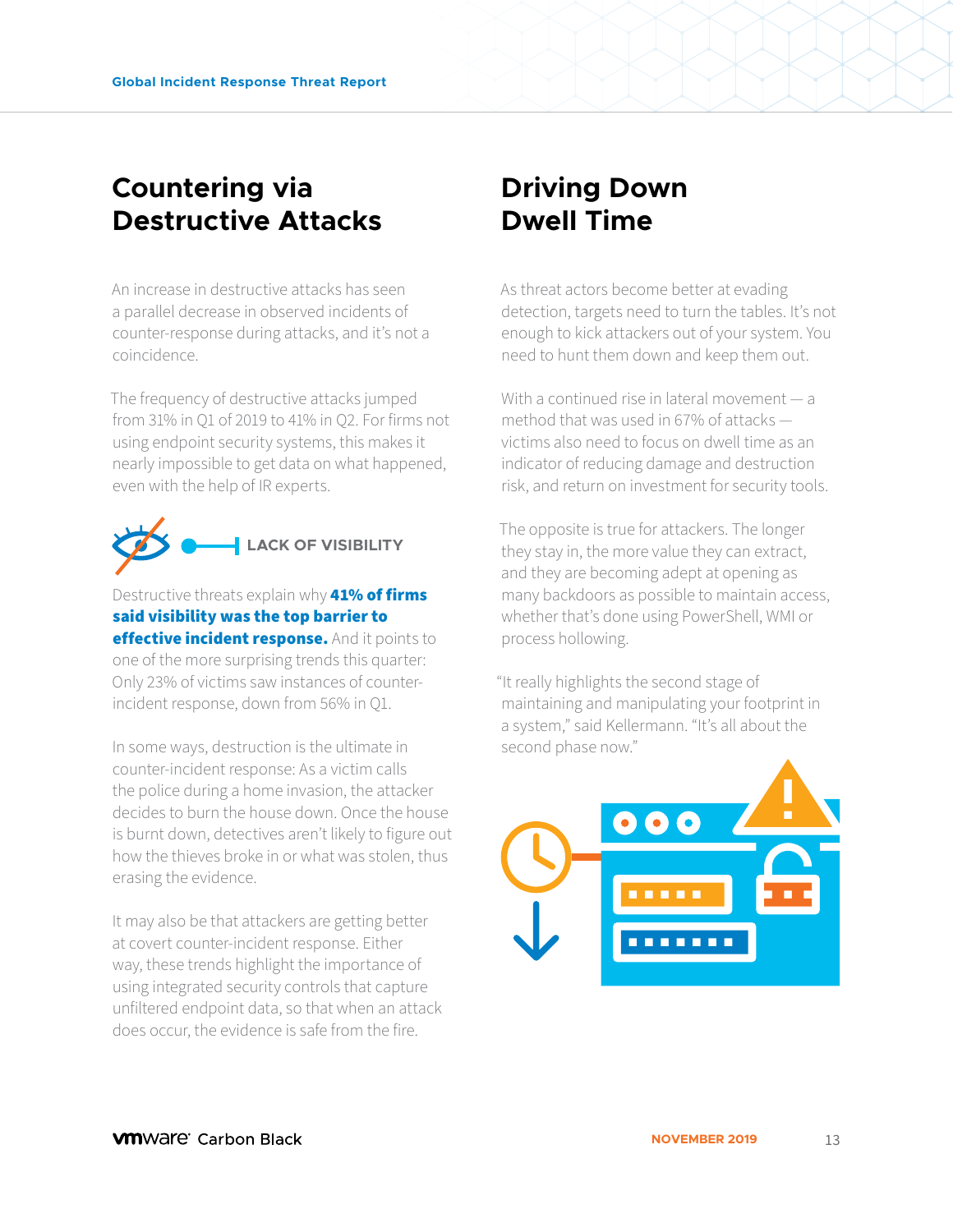## **Conclusion**

As attackers develop communities on the dark web to share experiences and trade in custom tools, defenders need to take the same collaborative approach.

Visibility, the greatest challenge of IR professionals today, is not just about seeing endpoints, but being a part of user exchanges and cybersecurity communities to see the bigger picture.

Financial interests reign supreme, but concerns over our election integrity show how a wide range of verticals are under threat.

Attackers have become dramatically more sophisticated and very well organized. The scale of the threat is growing. The challenge for IR firms and global organizations is to match the cooperation of the adversaries, jointly developing solutions and sharing information that empowers responders to enter each fight with the upper hand.

**vm**Ware Carbon Black **NOVEMBER 2019** 11 14